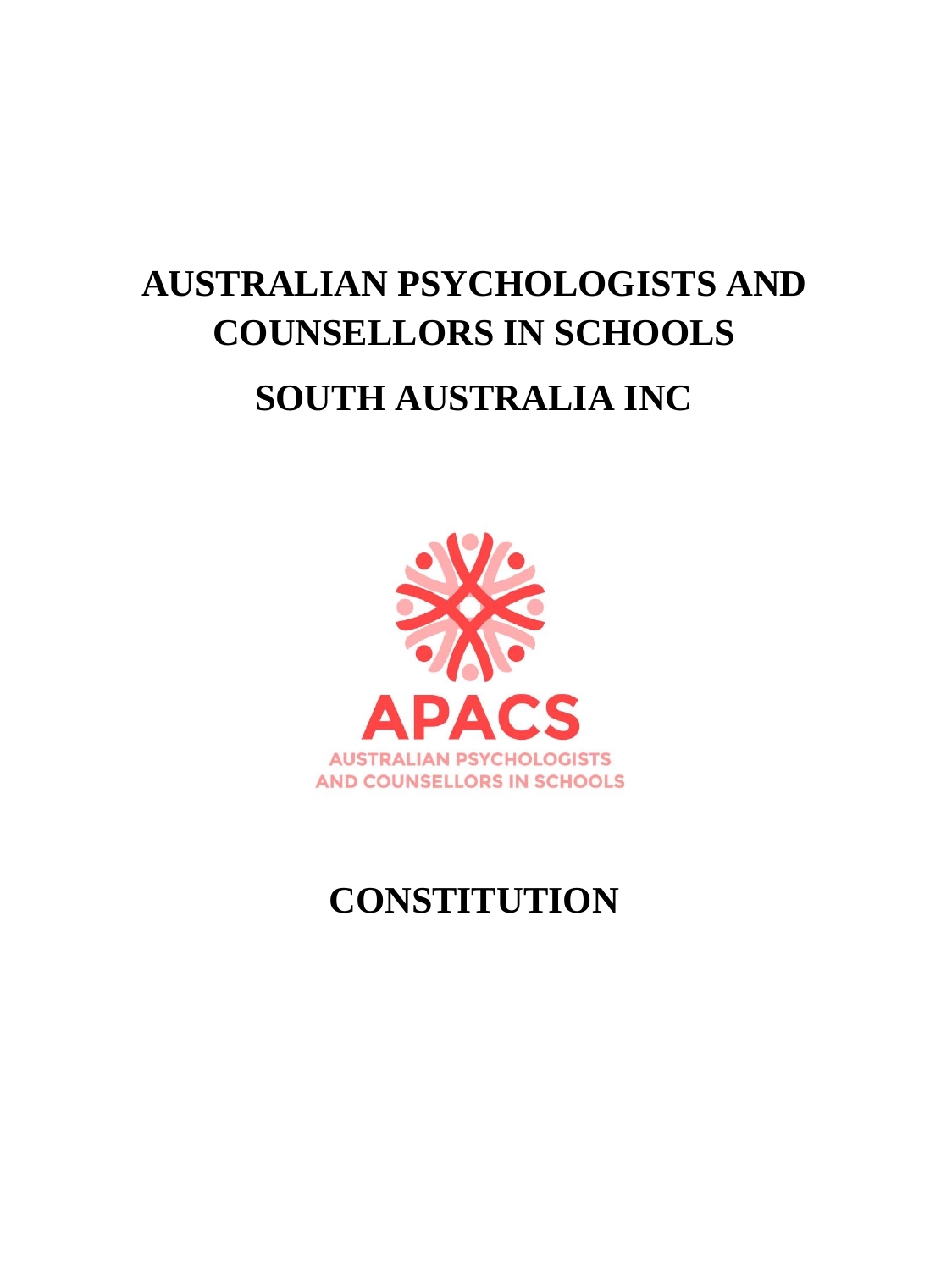### **CONTENTS**

#### 1. NAME

#### 2. OBJECTS

#### 3. MEMBERSHIP

- 3.1 Application for membership
- 3.2 Membership status
- 3.3 Membership fees
- 3.4 Admission and rejection of members
- 3.5 Cessation of membership
- 3.6 Appeal against rejection or termination of membership
- 3.7 Register of members
- 3.8 Entitlements and rights not transferable
- 3.9 Members liabilities

#### 4. AFFILIATION

- 4.1 Ordinary affiliation
- 4.2 Associate affiliation
- 4.3 Affiliation of individuals
- 4.4 Affiliation fees
- 4.5 Membership registers of affiliated body

#### 5. MANAGEMENT

5.1 Executive Committee

#### 5.2 Relationship between APACS South Australia Inc and APACS Association

#### 6. EXECUTIVE COMMITTEES – NATIONAL BODY AND STATE CHAPTERS

- 6.1 Membership of Executive Committee
- 6.2 Election of Executive Committee members
- 6.3 Duties of Secretary
- 6.4 Duties of Treasurer
- 6.5 Casual vacancies on Executive Committees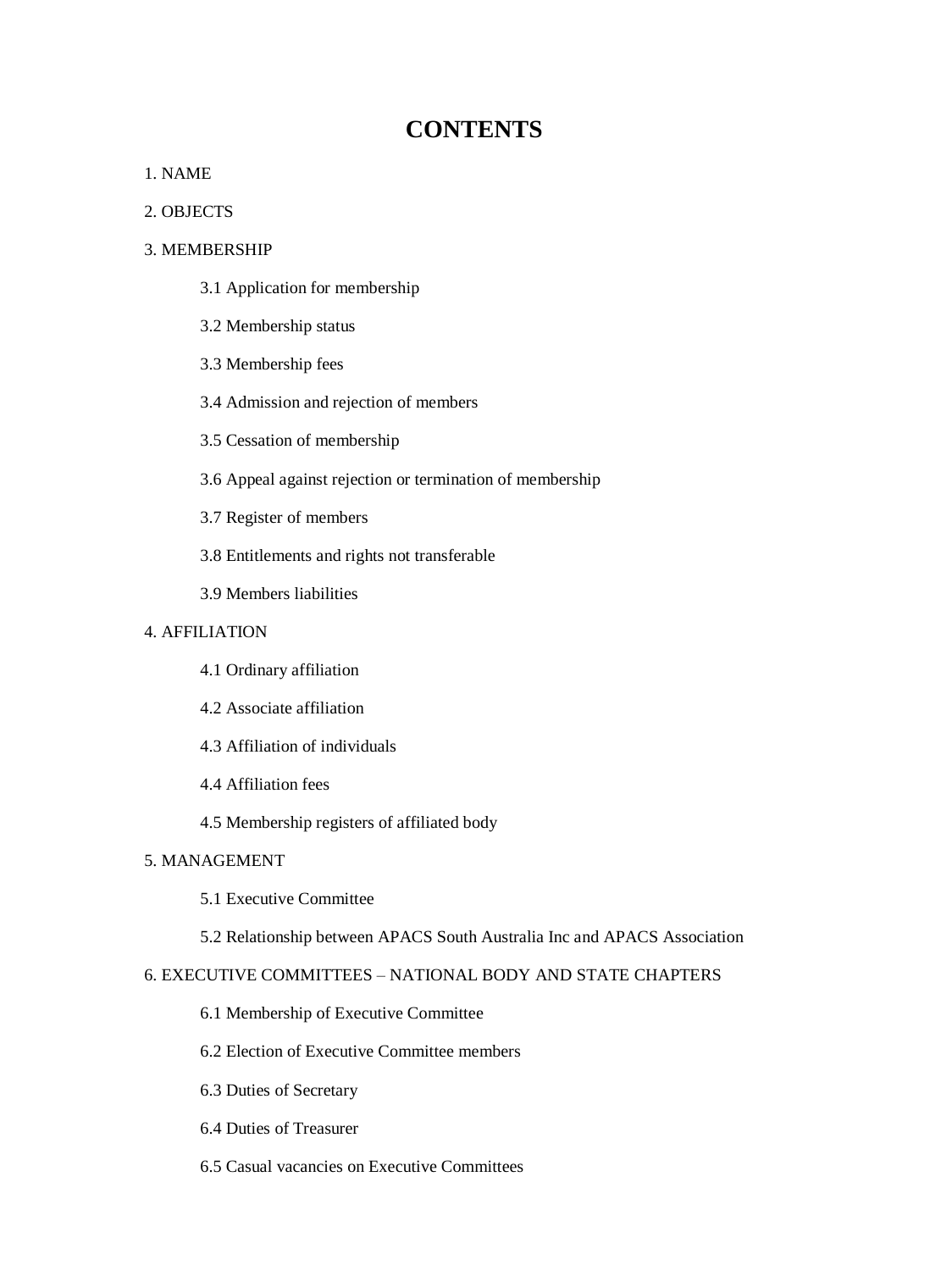6.6 Removal of member from office

6.7 Filling of vacancies on Executive

6.8 Function of Executive Committees

#### 7. MEETINGS OF EXECUTIVE COMMITTEES

#### 8. DELEGATION OF POWERS TO A SUB-COMMITTEE

#### 9. VOTING AND DECISIONS

#### 10. GENERAL MEETINGS

10.1 Annual General Meetings – holding of

10.2 Annual General Meetings – calling of and business at

10.3 Special General Meetings – calling of

10.4 Quorums at General Meetings

#### 11. NOTICE OF GENERAL MEETINGS

#### 12. PROCEDURE FOR GENERAL MEETINGS

- 12.1 Presiding member
- 12.2 Adjournment
- 12.3 Making of decisions/voting
- 12.4 Voting by proxy
- 12.5 Special Resolution

#### 13. FUNDS

#### 13.1 Source of funds

13.2 Management of funds

13.3 Financial year

#### 14. RULES OF THE ASSOCIATION

#### 14.1 Adopting the rules

- 14.2 Copies of rules
- 14.3 Alteration of rules

#### 15. CUSTODY OF BOOKS

#### 16. INSPECTION OF BOOKS

- 17. SERVICE OF NOTICES
- 18. DISSOLUTION, AND DISTRIBUTION OF SURPLUS ASSETS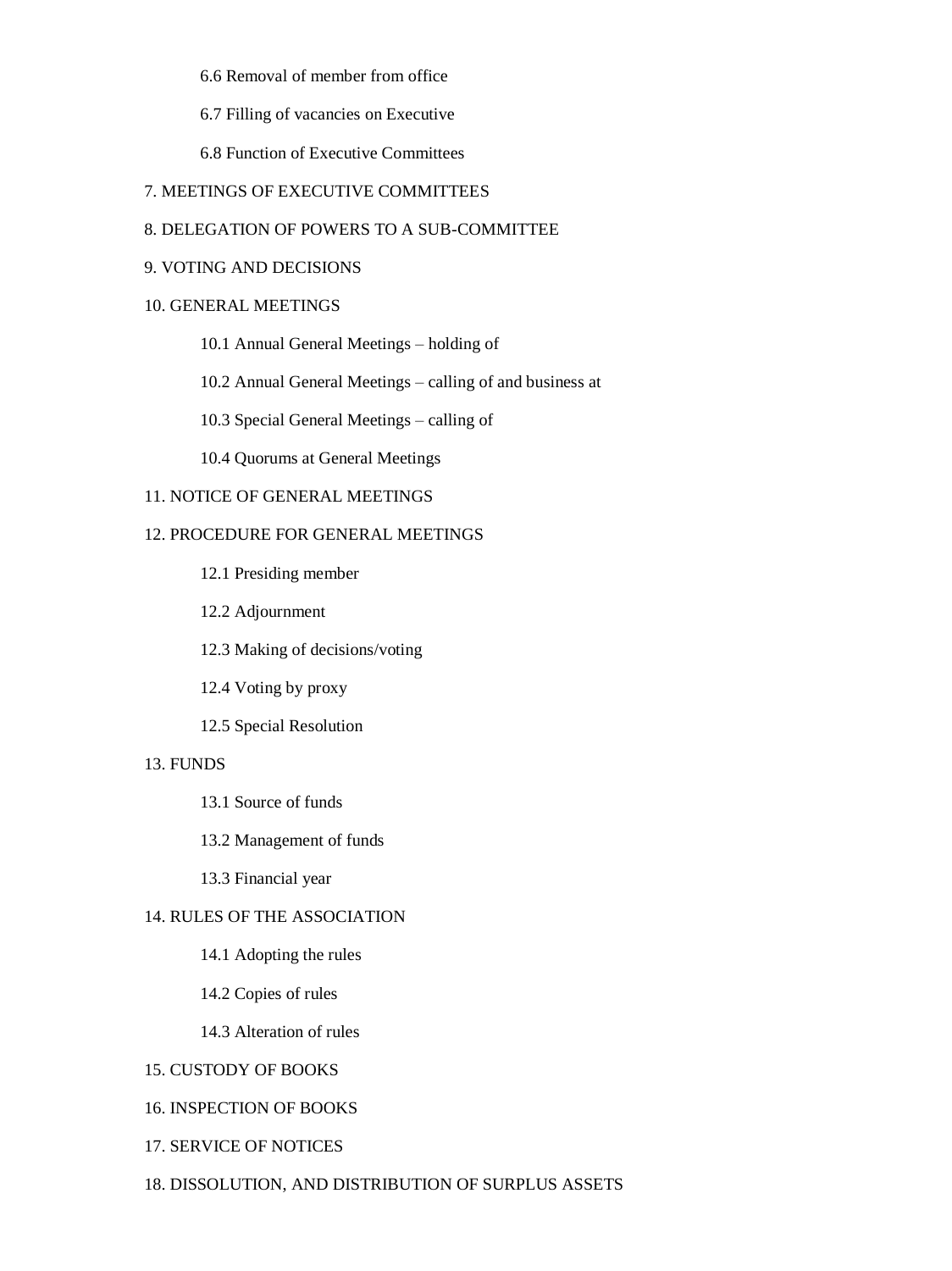#### **CONSTITUTION OF**

#### **THE AUSTRALIAN PSYCHOLOGISTS AND COUNSELLORS IN SCHOOLS**

#### **SOUTH AUSTRALIA INC**

#### **1. NAME**

The name of the association shall be the Australian Psychologists and Counsellors in Schools - South Australia Incorporated.

#### **2. OBJECTS**

The objects of the association shall be:

2.1 To work for the professional development and welfare of members.

2.2 To promote the school psychology and counselling position as one of responsibility and significance in education.

- 2.3 To work for the betterment of school psychology and counselling and Special Education provisions.
- 2.4 To promote an adequate level of professional training and supervision.
- 2.5 To promote a forum for members to discuss matters of common concern and professional interest. These could include:
	- 2.5.1 Philosophies underlying education in general, with school psychology and counselling, special education and support services in particular.
	- 2.5.2 Current trends in education.
	- 2.5.3 Provision for children with special needs.
	- 2.5.4 Community involvement and the rights and responsibilities of parents.
	- 2.5.5 Current and proposed policies of Ministries and Departments of Education.
	- 2.5.6 Other matters of interest to members.
- 2.6 To affiliate with national and international school psychology and counselling organisations.
- 2.7 To initiate discussions with senior officers of Ministries or Departments of Education, those discussions to centre around matters of common interest to members.
- 2.8 To comment publicly where appropriate on professional issues of relevance to our membership.
- 2.9 To promote research in the area of school psychology and counselling.
- 2.10 To promote and publish such journals, monographs and other publications as the executive shall from time to time decide.
- 2.11 To cooperate with other professional, educational, welfare and community organisations.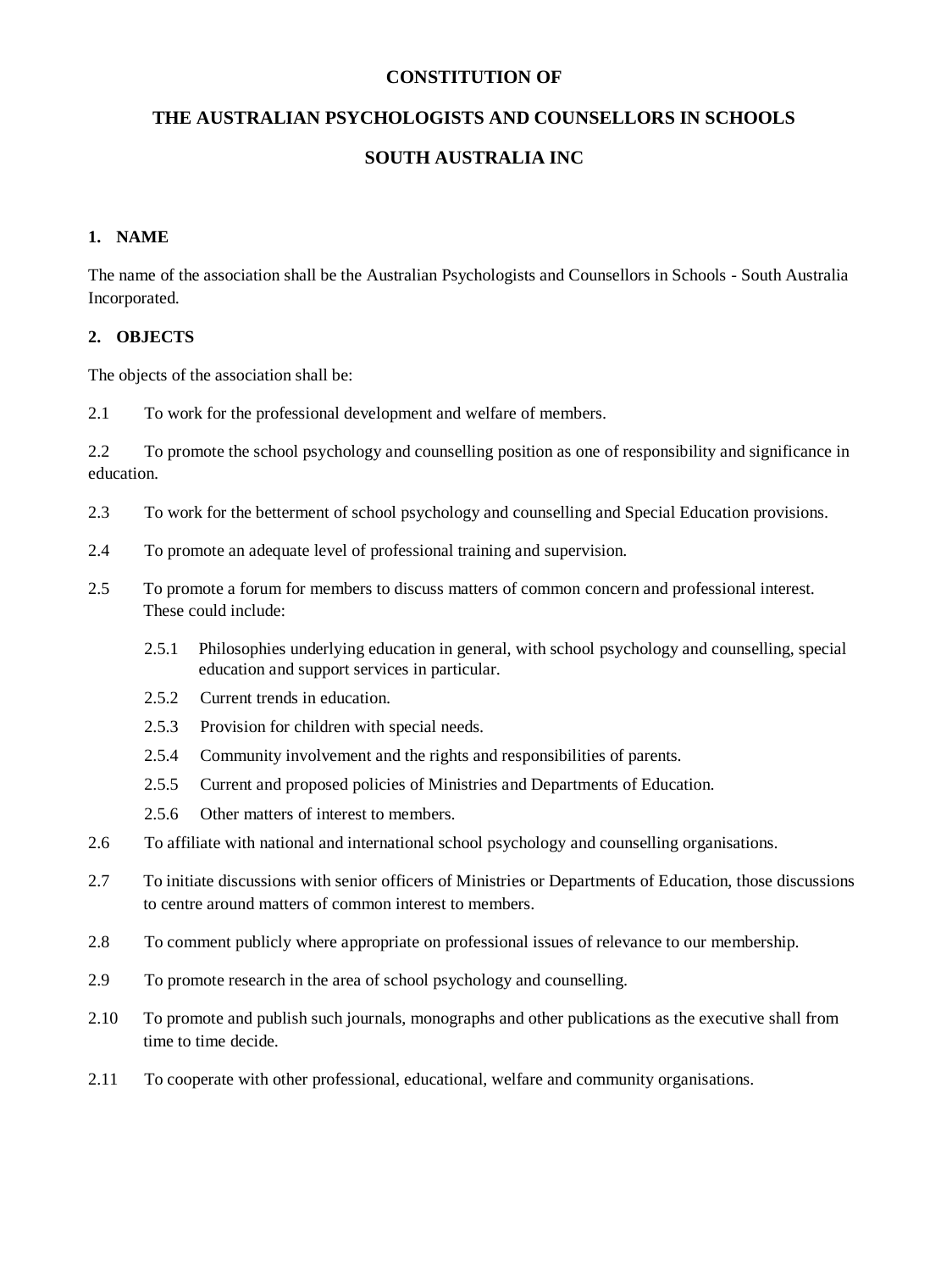#### **3. MEMBERSHIP**

- 3.1 Application for membership:
	- 3.1.1 Membership of the Australian Psychologists and Counsellors in Schools South Australia Inc shall be through the Chapters. State Executive Committee shall within the constitutional guidelines, determine a person's suitability for membership as well as their appropriate status.
	- 3.1.2 Every applicant for any class of membership of the Association shall be proposed by one member and seconded by another member. The application for membership shall be in writing, signed by the applicant and their proposer and seconder and shall be in such form as the appropriate Executive Committee from time to time prescribes.
	- 3.1.3 Every person who at the time of incorporation of the Association was a member of the unincorporated association and who agrees in writing to become a member of the incorporated Association shall be admitted by the appropriate Executive Committee to the same membership status as held previously.

#### 3.2 Membership Status:

3.2.1 Ordinary Members: An Ordinary member shall be a person who:

i) has successfully completed an accredited post-graduate course which incorporates appropriate psychology and counselling training which the Executive recognises as suitable training for school psychology and counselling activities and is carrying out or has carried out duties in an educational institution or related service of the same or similar nature to those recognised by the Executive as normal school psychology and counselling practice; or

ii) has other training or practical experience which the Executive recognises as suitable for membership of the Association.

The number of Ordinary members shall be unlimited.

3.2.2 Associate Members: An Associate member shall be a person who wishes to subscribe to the objects of the Association, and to receive publications and participate in Association activities, but who is ineligible for Ordinary membership. Associate members have no voting rights.

The number of Associate members shall be unlimited.

3.2.3 Lifetime Members: A Lifetime member shall be a person who:

i) has Life membership conferred at an Annual General Meeting by resolution of any Executive Committee which shall have considered nominations from Ordinary members in recognition of exceptional service to the interests of the Association at the Executive meeting prior to any such Annual General Meeting: and

ii) shall be entitled to all rights of Ordinary members but from the date of their election shall be exempt from the payment of all levies and subscriptions.

The number of Life Memberships shall be limited in each State to five (5), with a maximum of two (2) to be conferred in any one year.

- 3.2.4 Honorary Members: An Honorary member is a person who:
	- i) has Honorary membership conferred at an Annual General Meeting by resolution of any Executive Committee which shall have considered nominations from Ordinary or Life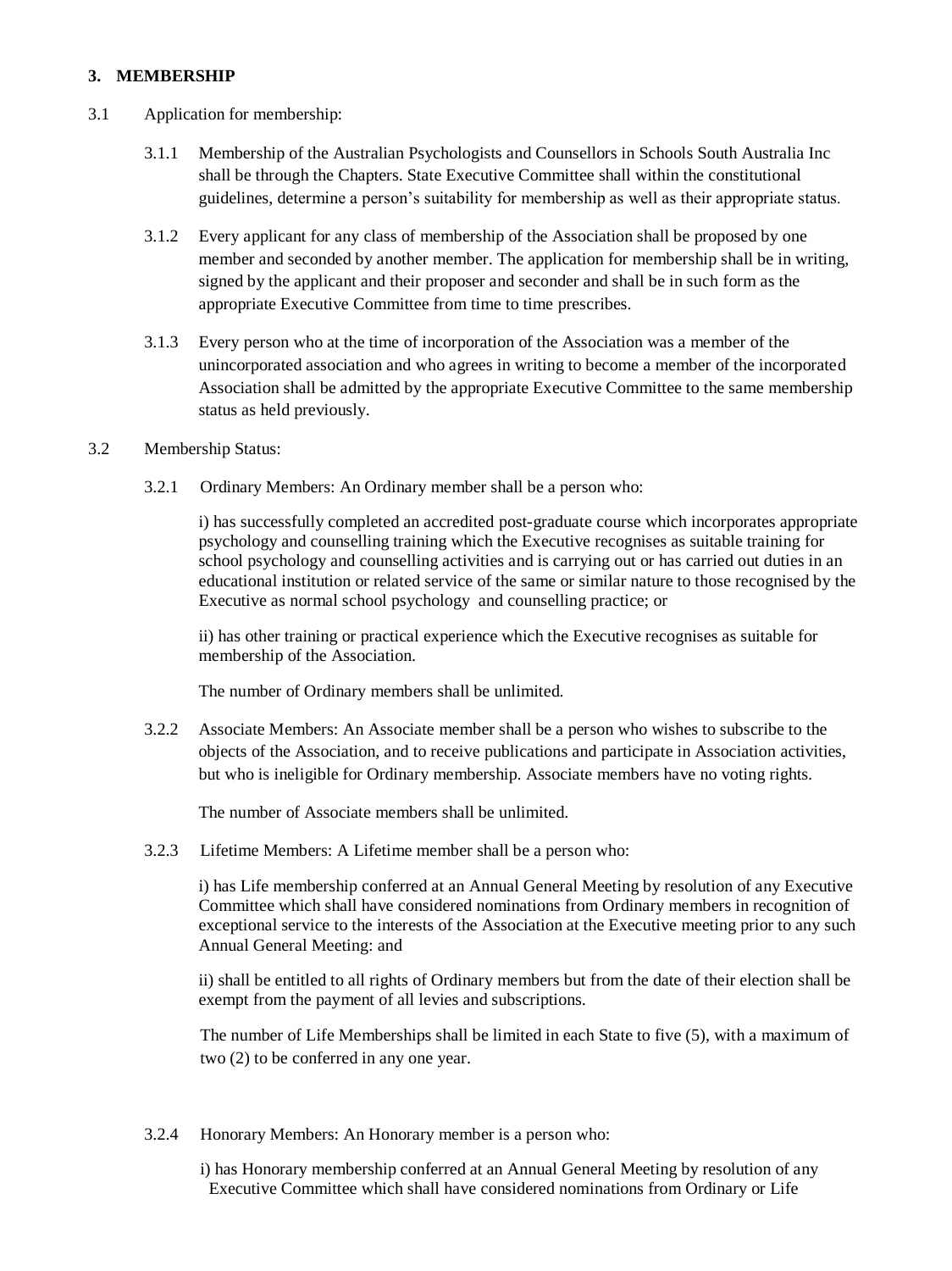Members in recognition of interest in and support of the Association, or to psychology and counselling in schools and

ii) shall have no voting rights.

The number of Honorary Memberships shall be limited in each state to five (5), with a maximum of two (2) to be conferred in any one year.

3.2.5 Emeritus Members: An Emeritus Member is a person who:

i) has resigned from a psychology and counselling in schools position; but

ii) has been a financial Ordinary Member of the Association for a total of five years; and

iii) shall have no voting rights; and

iv) shall pay an Annual Membership fee of 50% of the current annual Ordinary Membership fee.

3.2.6 Provisional Members: A Provisional Member shall be a person who:

i) is currently undertaking an accredited post-graduate course which incorporates psychology and counselling in schools training which the National Executive recognises as suitable training for psychology and counselling in schools;

ii) shall, on the completion of the training course undertake such activities as recognised by the National Executive as being normal psychology and counselling in schools – ref. 3.2.1 i);

iii) shall, until accredited with Ordinary Membership status, pay fees at Associate Membership rates, and have no voting rights.

#### 3.3 Membership Fees:

- 3.3.1 The amount levied for annual membership fees for each class of membership shall be determined from time to time at any general meeting. Included in such membership fees shall be the national membership fee of the APACS the amount of which shall be determined for both Ordinary and Associate Members at any general meeting of the National Executive of the APACS.
- 3.3.2 Such membership fees shall be paid to the Executive Committee at the time and in the manner determined by them.

#### 3.4 Admission and Rejection of Members:

- 3.4.1 Applications for all types of membership status which are accompanied by the appropriate fee shall be considered at the next Executive Committee meeting where the admission or rejection of the applicant shall be determined.
- 3.4.2 Any applicant who receives a majority of votes from the Executive Committee members present at the meeting which considers their application shall be accepted as a member at the membership status applied for.
- 3.4.3 Following the consideration of an application the Membership Secretary shall immediately give the applicant notice in writing of acceptance or rejection of their application.
- 3.4.4 Unsuccessful Applicants fees shall be refunded.
- 3.5 Cessation of Membership: A person ceases to be a member if that person: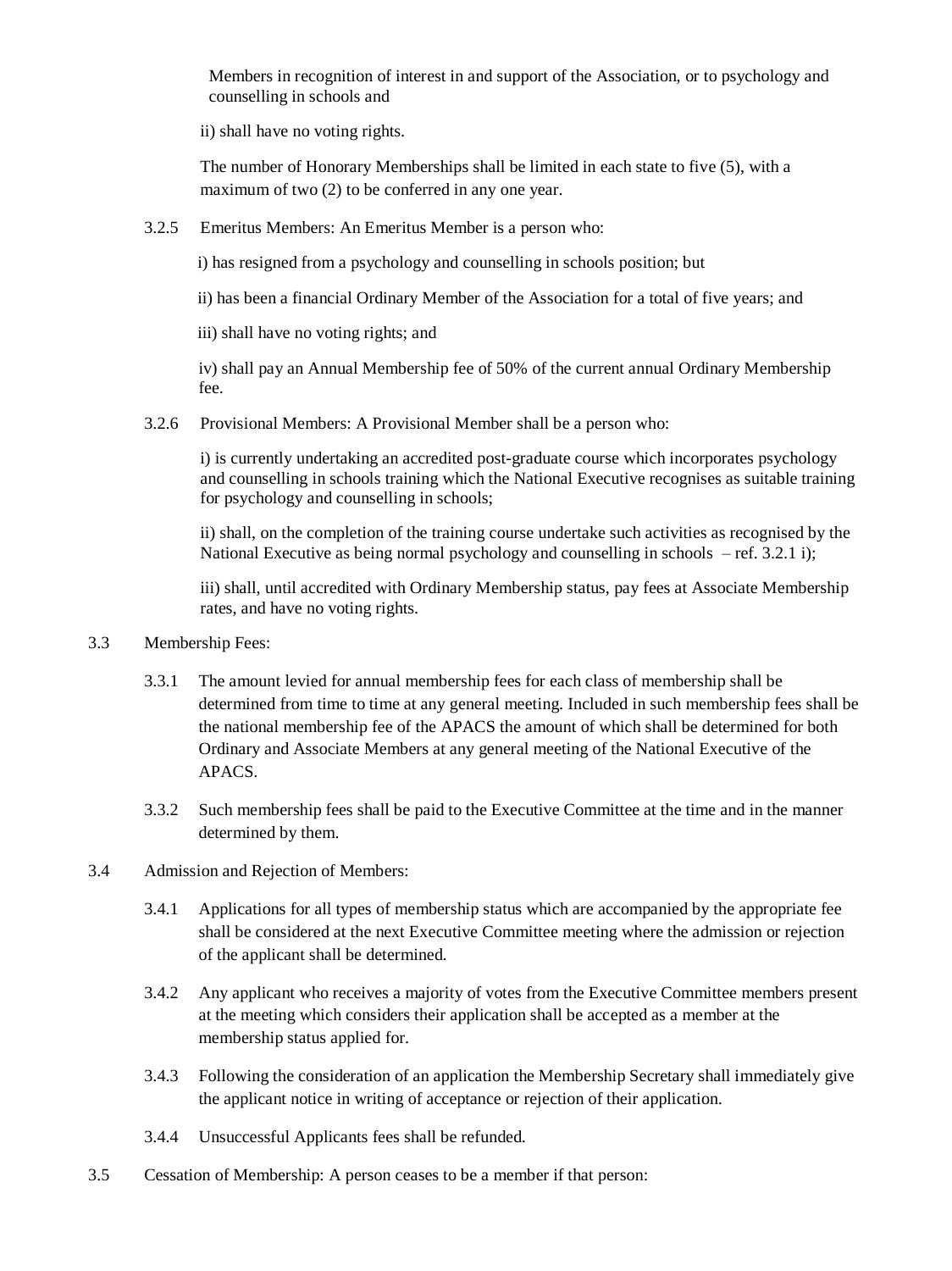- 3.5.1 Dies
- 3.5.2 Delivers to the Secretary their resignation in writing; or
- 3.5.3 If that person:

i) is convicted of an indictable offence; or

ii) fails to comply with any of the provisions of these rules; or

iii) has membership fees in arrears for a period of two months or more; or

iv) conducts themselves in a manner considered to be prejudicial to the character or interests of the Association.

- 3.5.4 The member concerned shall be given a full and fair opportunity to present their case in either or both oral and written form, and if the Executive Committee resolves to terminate their membership it shall instruct the Secretary to advise the member in writing within 7 days of the meeting.
- 3.6 Appeal Against Rejection or Termination of Membership:
	- 3.6.1 A person whose application for membership has been rejected or terminated may, within one month of receiving written notice, lodge with the Secretary written notice of their intention to appeal against the decision of the Executive Committee.
	- 3.6.2 Within three months of the receipt of any notice of intention to appeal, the Secretary shall convene a general meeting to consider the appeal. At any such meeting the applicant shall be given the opportunity to fully present their case as shall the Executive Committee members who rejected or terminated the membership.
	- 3.6.3 The general meeting shall:

i) transact no business other than the appeal; and

ii) the members present shall vote by secret ballot on the question of whether the resolution should be revoked or confirmed.

- 3.6.4 Any person whose application is rejected and who does not appeal against the decision within the time prescribed by these rules, or whose appeal is unsuccessful, shall be refunded the amount of any fee paid.
- 3.7 Register of Members:
	- 3.7.1 The Executive Committee shall keep a Membership Register which records the names and residential addresses of all persons admitted to membership of the Association, the dates of their admission and their membership numbers.
	- 3.7.2 The National Executive of the Australian Psychologists and Counsellors in Schools Association shall maintain a record, based on preferred mailing addresses, of the membership of the APACSwhich shall be updated regularly on advice from each State Membership Secretary.
	- 3.7.3 Membership numbers shall be determined as follows:

Membership State / Year of Membership / Number – e.g. SA/87/025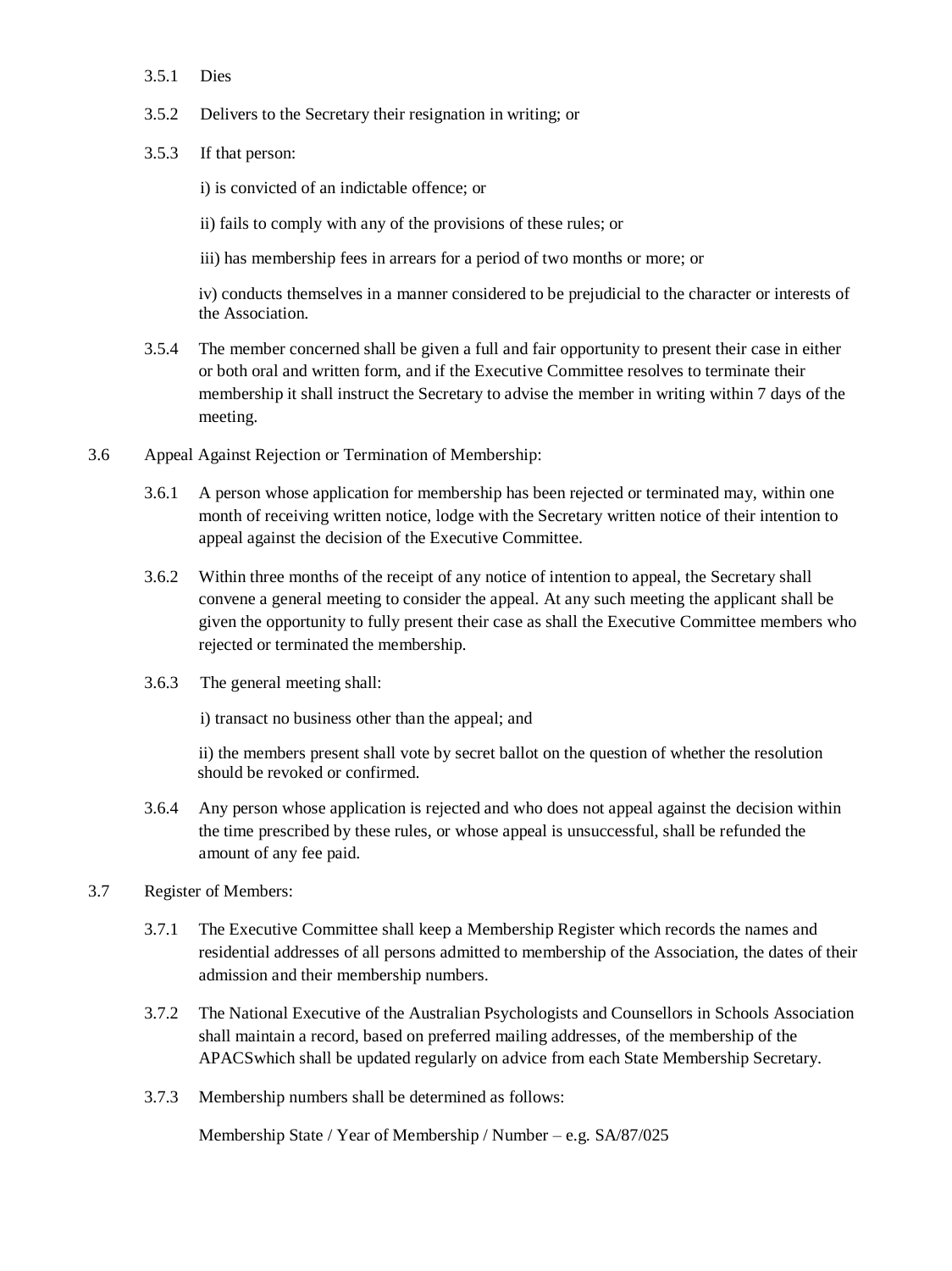- 3.7.4 Particulars of deaths, resignations, terminations and reinstatements of membership and any other particulars, as the Executive Committees or members at a general meeting may decide, shall also be recorded.
- 3.7.5 The Membership Register shall be available for inspection at any reasonable time by any member who applies to the Secretary for such inspection.

#### 3.8 Entitlements and Membership not transferable:

3.8.1 A right, privilege or obligation which a person has by reason of being a member of the Association:

i) is not transferable to another person, and

ii) terminates upon cessation of the person's membership.

3.8.2 Members changing residence from one state to another shall elect to either retain APACS-South Australia Inc. membership or apply for membership through the new state, keeping their original membership number with the new state prefix added e.g. Q/87/037—WA/Q/87/037.

#### 3.9 Members Liabilities:

3.9.1 The liability of any member of the Association to contribute towards the payment of the debts and liabilities of the Association or to the cost, charges and expenses of the winding up of the Association is limited to the amount, if any, unpaid by the member in respect of membership of the Association as required by rule 3.3.

#### **4. AFFILIATION**

- 4.1 Ordinary Affiliation:
	- 4.1.1 Any formalised professional body of persons which has, to the satisfaction of the APACS South Australia Inc. an interest psychology and school counselling activities, and whose requirements for eligibility for membership reflect the purpose, intent and membership of the Association, can be recommended to APACS for affiliation.
	- 4.1.2 The Executive Committee shall determine the eligibility of any body seeking Ordinary Affiliation and may admit those bodies whose members would be eligible for Ordinary Membership. Such Ordinary Affiliates shall have the same rights as Ordinary Members of the APACS.
- 4.2 Associate Affiliation:
	- 4.2.1 Bodies eligible for Ordinary Affiliation by which themselves have an associate membership category which is ineligible for the National Executive as Associate Affiliates. Associate Affiliates shall have no voting rights (see 3.2.2.)
	- 4.2.2 Bodies which are deemed ineligible for Ordinary affiliation but wish to subscribe to the objects of the Association and to receive publications and participate in Association activities may apply for Associate Affiliation.
	- 4.2.3 Members of bodies which qualify for Associate and or Ordinary Affiliation who themselves hold the required qualifications for Ordinary Membership may apply directly to the APACS South Australia Inc through their APACS State Representative, should they wish to become Ordinary Members.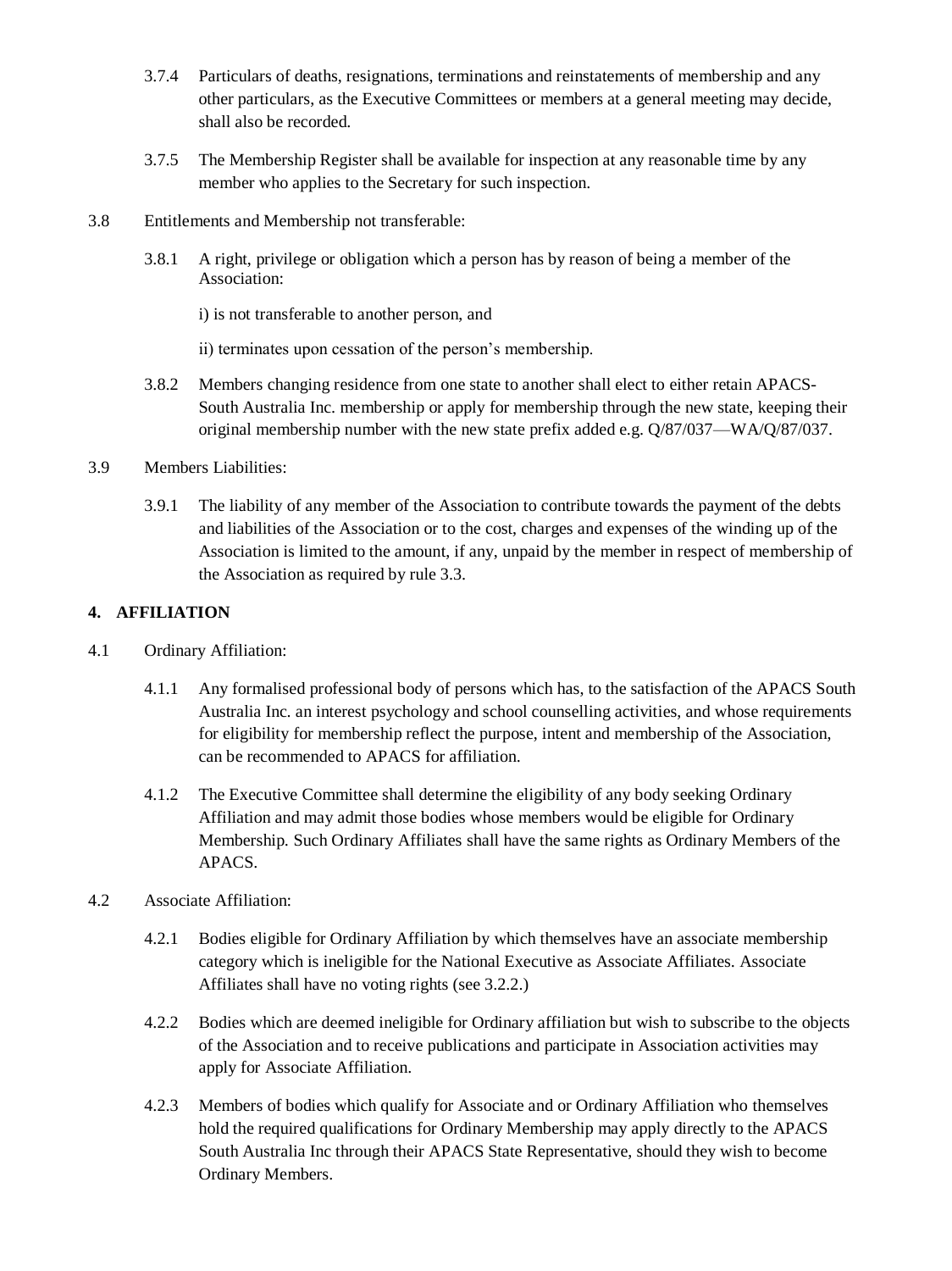#### 4.3 Affiliation Fees

- 4.3.1 Both Ordinary and Associate Affiliation will incur payment of an affiliation fee for each member which shall be set by any general meeting of the APACS South Australia Inc.
- 4.3.2 Such fees shall be paid by each affiliated body to the APACS South Australia Inc., with an accompanying list of financial members, at the end of the March, June, September and December quarters.

#### 4.4 Membership Register of Affiliated Bodies

For the purposes of administration and newsletter mailouts, affiliated bodies shall provide the National Executive with regular updates of their membership information so as to maintain the accuracy of the national record (see Rule 3.7.1).

#### **5. MANAGEMENT**

The management of the Association shall be vested in the Executive Committee of the APACS SA Inc.:

- 5.1 Executive Committee
	- 5.1.1 The office bearers of Executive Committees of the Association shall be the President, Immediate-Past President, Vice-President, Secretary, Treasurer, Membership Secretary, Public Officer, State Representative (for the National Executive Committee), as well as other ordinary members of the Executive as determined at a general meeting.
	- 5.1.2 State Representatives for the National Executive shall be elected prior to the National Annual General Meeting by the respective State Body and their election ratified at the National Annual General Meeting.
- 5.2 Relationship Between APACS South Australia Inc. and APACS Association
	- 5.2.1 The National Executive Committee has a major role in facilitating communication between State Bodies (and affiliated associations).
	- 5.2.2 Whilst all Executive Committees shall work towards fulfilling the objects of the Association, the National Executive has no authority over, or capacity to interfere in, the day to day affairs of the State Bodies unless otherwise specified in these rules.
	- 5.2.3 In the event of the organisation of a national conference (which would normally occur every two years and coincide with a national annual general meeting and transfer of executive responsibilities from one state to another) the host State Body shall undertake the major organisation responsibilities which shall include:

i) the establishment of a national conference account which shall be closed at the completion of all financial transactions relating to such a conference; and

ii) the establishment of a national conference sub-committee.

5.2.4 The proceeds from national conferences shall remain with the National Body. Arrangements for the disbursement of funds from any other activities which shall be jointly organised between the National Body and State Chapters shall be agreed upon prior to the holding of such activities.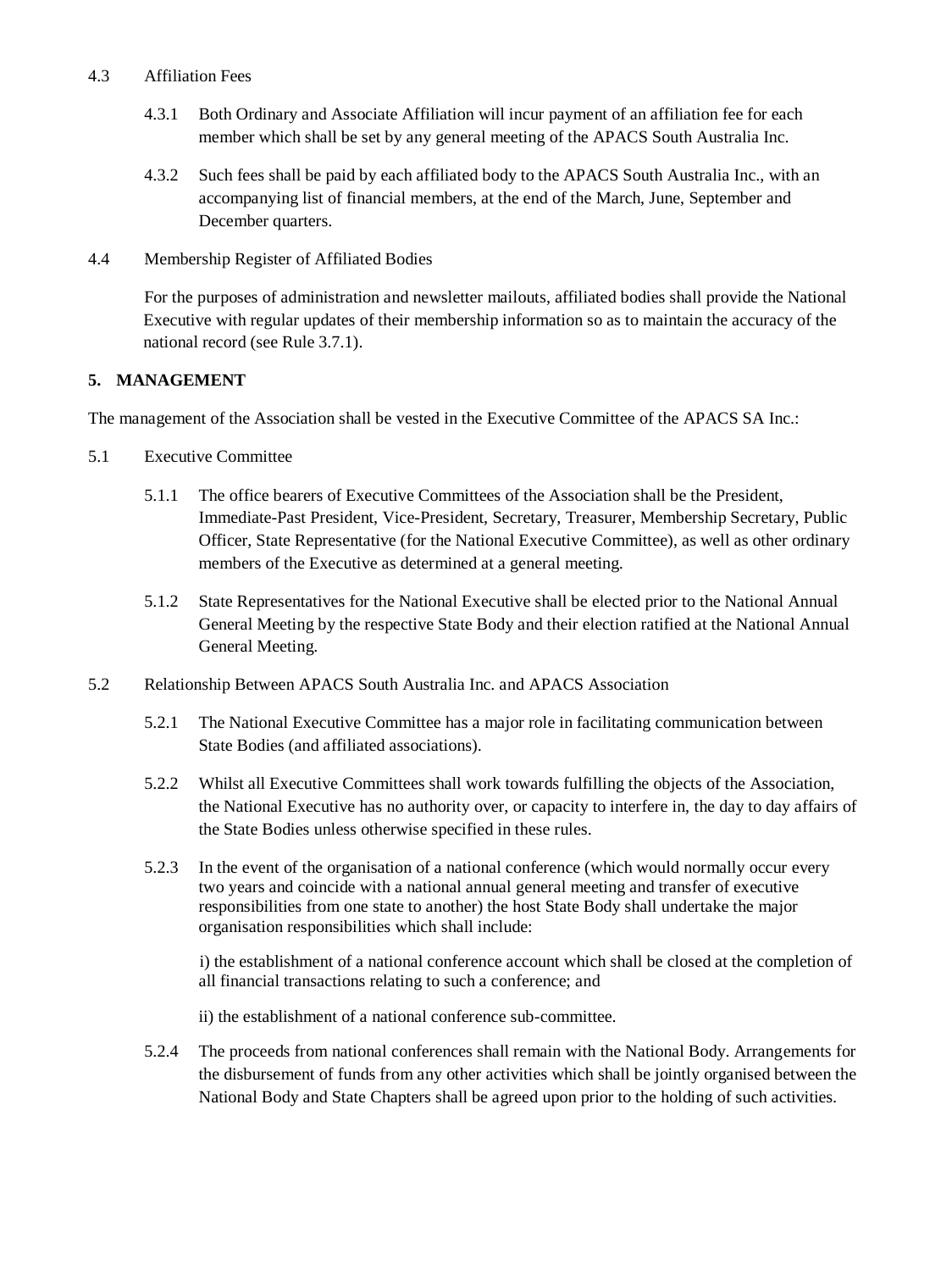#### **6. EXECUTIVE COMMITTEE**

- 6.1 Membership of Executive Committee:
	- 6.1.1 All members of the Executive shall be financial Ordinary or Life Members of the Association.
	- 6.1.2 The majority of members of the Executives shall be field or school psychologists or counselling personnel or employed in related fields by other than Departments or Ministries of Education.
	- 6.1.3 Where practicable at least two members of Executive should be country members.
	- 6.1.4 The Presidents of the Executive Committee shall be elected for a minimum period of two years – the first as President and the second (if not re-elected for the second term) as Immediate Past President.
- 6.2 Election of Executive Committee Members:
	- 6.2.1 All office-bearers and Ordinary Members of the Executive shall retire at each Annual General Meeting but shall all be eligible for re-election except that the persons holding position on the Executive as State Representatives shall not be eligible for more than two successive terms.
	- 6.2.2 Nominations of candidates for election as office bearers of the Association or as ordinary members of the committees:

i) may be made in writing, signed by two members of the Association and the candidate, to the Secretary at a time determined by the Executive prior to the Annual General Meeting: or

ii) if at the commencement of the Annual General Meeting there be an insufficient number of candidates nominated, a call for nominations shall occur which shall have the agreement of the candidate and be a nominating member and seconded by a further member.

- 6.2.3 If insufficient nominations are received any vacant positions of the committees shall be deemed to be casual vacancies.
- 6.2.4 If the number of nominations received is equal to the number of vacancies to be filled, the persons nominated shall be deemed to be elected.
- 6.2.5 If the number of nominations received exceed the number of vacancies to be filled, a ballot shall be held.
- 6.2.6 The ballot for the election of office-bearers and ordinary members of the committee shall be conducted at the Annual General Meeting in such usual and proper manner as the committee may direct and may include the arrangement by the Secretary of a postal ballot.
- 6.2.7 The nomination of a candidate for election under these rules is not valid if that candidate has been nominated for election to another office at the same election.
- 6.2.8 Each member of the committee shall, subject to these rules, hold office until the conclusion of the Annual General Meeting following the date of the member's election.
- 6.2.9 In the event of a casual vacancy occurring in the membership of a committee, the committee, may appoint a member of the Association to fill the vacancy and the member so appointed shall hold office, subject to these rules, until the conclusion of the Annual General Meeting following the appointment.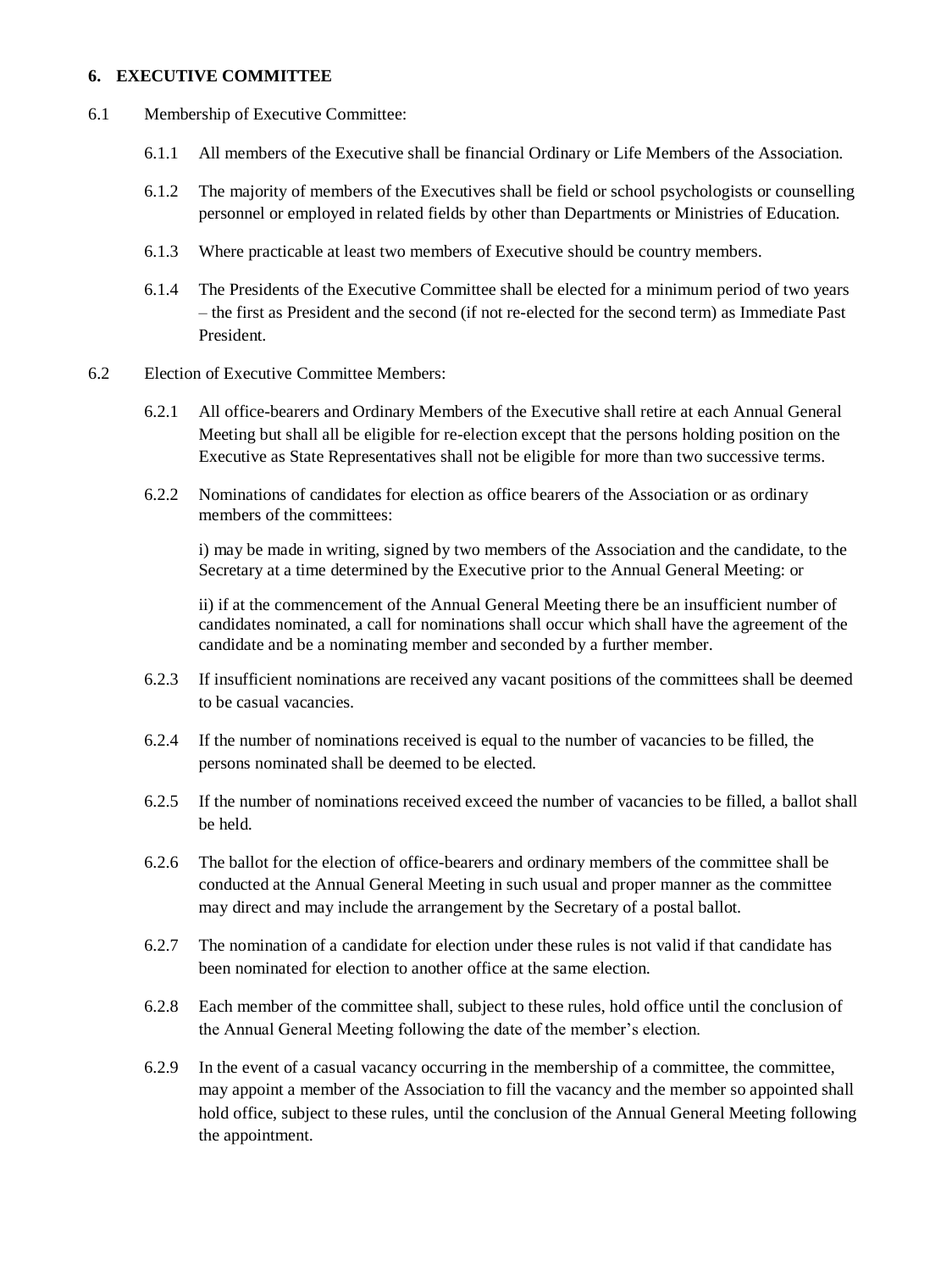#### 6.3. Duties of Secretary

- 6.3.1 The secretary of the Association shall, as soon as possible after being appointed Secretary, lodge notice with the Association of their address.
- 6.3.2 It is the duty of the Secretary to keep minutes of:

i) all appointments of office-bearers and members of the Committee;

ii) the names of members of the Committee present at a Committee meeting or general meeting; and

iii) all proceedings at committee and general meetings.

Such minutes shall be signed by the chairperson of the meeting or by the chairperson of the next meeting.

#### 6.4 Duties of Treasurer

6.4.1 It is the duty of the Treasurer of the Association to ensure that:

i) all money due to the Association is collected and received and that all payment authorised by the Association are made;

ii) correct books and accounts are kept showing the financial affairs of the Association including full details of all receipts and expenditure connected with the activities of the association; and

iii) all such books and accounts are presented to the auditor for the preparation of the auditor's report to be presented to the Secretary prior to the holding of the next Annual General Meeting.

#### 6.5 Casual vacancies on Executive Committees:

6.5.1 For the purpose of these rules, a casual vacancy occurs in the office of a member of a committee if the member:

i) dies;

- ii) ceases to be a member of the Association;
- iii) resigns office by notice in writing given to the Secretary; or

iv) fails to attend two consecutive meetings of the Executive of which they have been duly informed and does not notify the Secretary on either occasion of their inability to attend.

#### 6.6 Removal of Member from Office:

- 6.6.1 The Association in a general meeting may by resolution remove any member of a committee from office before the expiration of the term of that member's office and may by resolution appoint another person to hold office until the expiration of the term of office of the member removed.
- 6.6.2 Committee members to whom a proposed resolution (referred to in rule 6.6.1) relates must be given twenty-one days notice in writing of such resolution.
- 6.6.3 Where such a member of the committee makes representations in writing to the Secretary or President (not exceeding a reasonable length) and requests that the representations be notified to the members of the Association, a copy of the representations may be sent to each member of the Association or, if they are not sent, then the member is entitled to require that the representations be read out at the meeting at which the resolution is considered.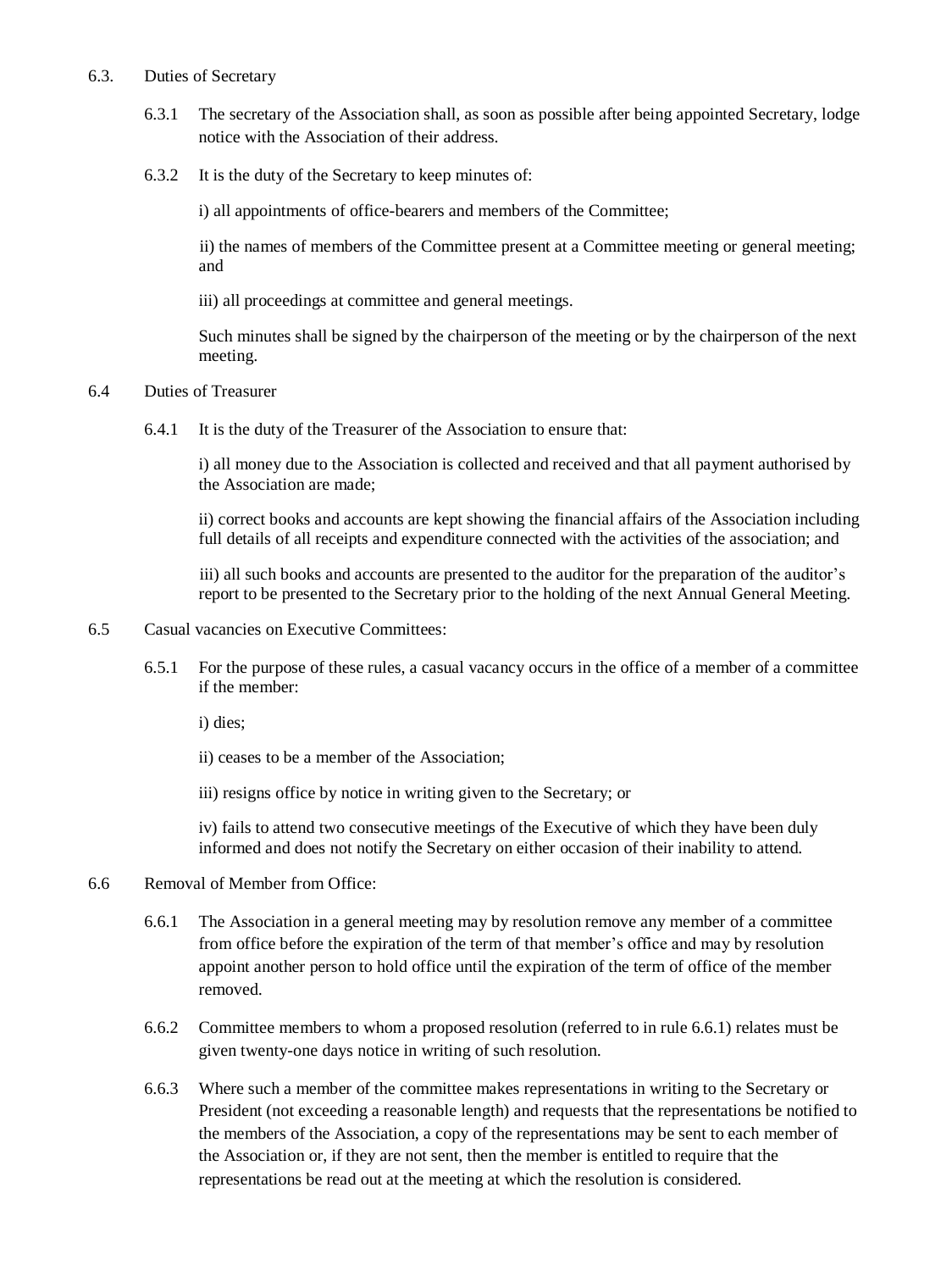- 6.7 Filling of Vacancies on the Executive:
	- 6.7.1 In the event of not more than two members of the Committee having ceased to be members, the remaining Committee:

i) may continue to act notwithstanding up to two casual vacancies; but

ii) shall have power to appoint any member of the Association to fill a casual vacancy on the Executive Committee until the next Annual General Meeting.

- 6.7.2 in the event of more than two Committee members ceasing to be members, the remaining Committee shall immediately arrange for a Special General Meeting to fill the vacancies by election. In the event of the entire Committee resigning, the outgoing Secretary shall arrange for such election.
- 6.8 Function of Executive Committees:
	- 6.8.1 Except as otherwise provided by these rules and subject to resolutions of the members of the Association at any general meeting the Executive Committees:

i) shall have the general control and management of the administration of the affairs, property and funds of the Association;

ii) shall have authority to interpret the meaning of these rules and any matter relating to the Association on which these rules are silent;

iii) may exercise all such functions as may be exercised by the Association other than those functions that are required by these rules to be exercised by a general meeting of members of the Association; and

iv) has power to perform all such acts and do all such things as appear necessary or desirable for the proper management of the affairs, property and funds of the Association.

#### **7. MEETINGS OF EXECUTIVE COMMITTEES**

- 7.1 Ordinary Executive Meetings:
	- 7.1.1 Executive Committee shall meet at least at such time and place as the Committees may decide.
	- 7.1.2 At least one ordinary meeting of the full National Executive Committee of the APACS, exclusive of any general meetings, shall be held in each year at a time and place determined by the national President in consultation with the National Executive Committee. It shall be the joint responsibility of the national APACS and APACS South Australia Inc. to meet the costs of each State Representative in attending such a meeting.
	- 7.1.3 Where the nature of the business is deemed appropriate by the Executive other full Executive Meetings may be held by telephone conference.
	- 7.1.4 Members of the Association may, with the chairperson's permission, attend Executive Meetings as observers.
- 7.2 A Special Meeting of any Executive Committee shall be convened by the Secretary of that Committee:

i) on the written requisition of not less than one third of the Executive Committee members which clearly states the reasons for convening the meeting and the proposed business to be transacted; and

ii) provided that at least fourteen days notice of the Special Meeting, as well as the nature of the proposed business, shall be given to members of the Executive Committee.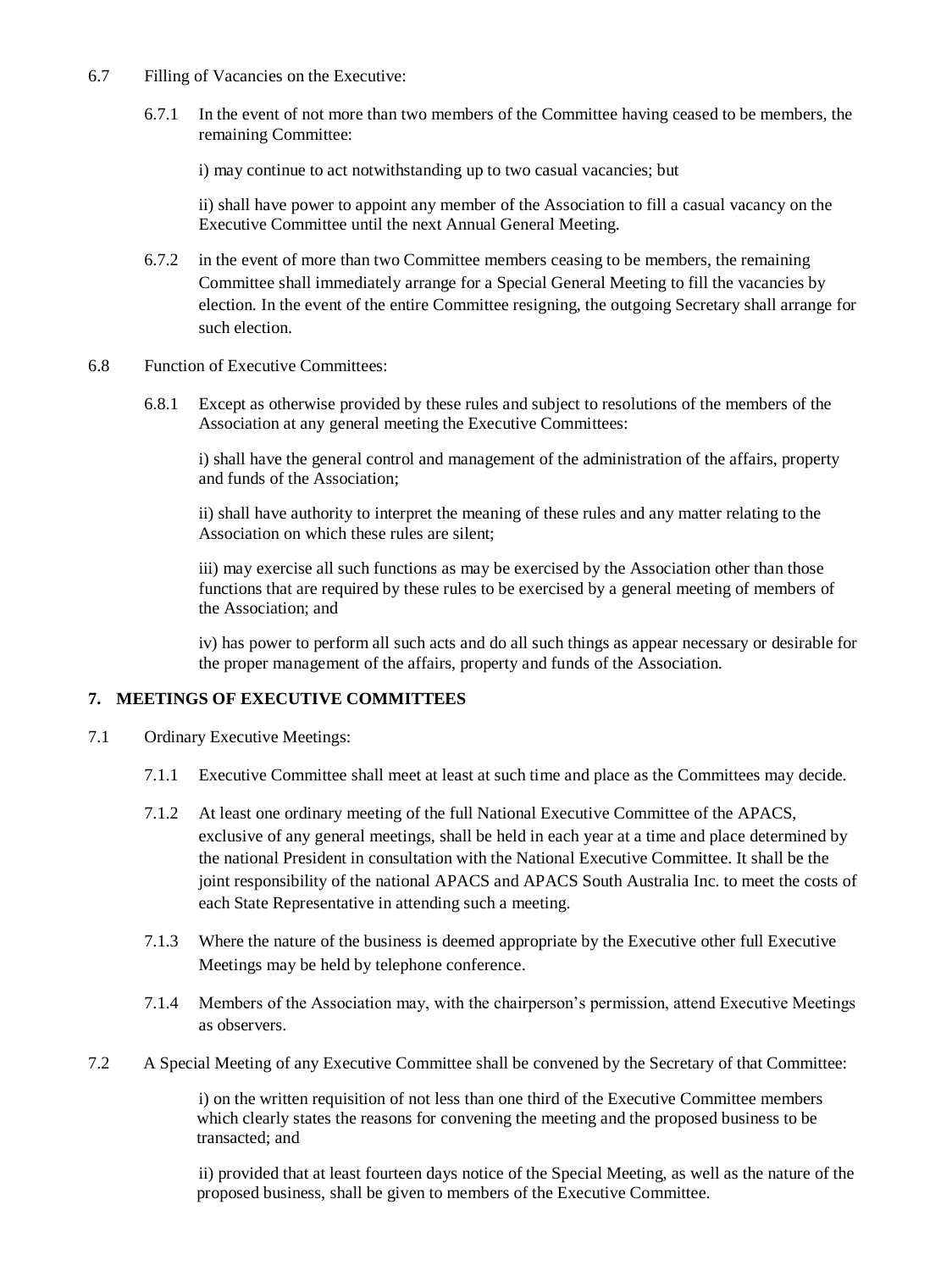No business other than that proposed in the requisition shall be transacted.

- 7.3 Quorum for Executive Committees: For the purpose of an Executive Committee meeting a Quorum shall be:
	- 7.3.1 Four members personally present for an ordinary Committee Meeting of the APACS South Australia Inc.
	- 7.3.2 A simple majority of the number of committee members elected and / or appointed at the end of the last general meeting for a full meeting.
- 7.4 The Executive Committees may meet and regulate their proceedings as they see fit.
- 7.5 If with half an hour of the time appointed for a meeting a quorum is not present the meeting shall:

i) lapse, if it was a Special Meeting convened upon the requisition of the Executive Committee;

ii) stand adjourned, in any other case, to the same hour of the same day in the following week at a mutually convenient place determined by the Committee; or

iii) be dissolved if at the adjourned meeting a quorum is not present within half an hour of the appointed time.

7.6 At any Executive Committee meeting:

i) The President or the Vice-President shall take the chair; or

ii) If these members are absent or unwilling to act, then the committee members may choose one of their number to chair the meeting.

#### **8. DELEGATION OF POWERS TO A SUB-COMMITTEE**

- 8.1 The Executive Committee may delegate any of its functions to one or more subcommittees (consisting of such members of the Association as the Committee sees fit) which shall, in the exercise of the functions so delegated, conform to any regulations that may be imposed on it by the Executive Committee.
- 8.2 The sub-committee may exercise any of the functions delegated by the Committee other than:
	- i) this power of delegation; and
	- ii) a function which is imposed on the committee by law.
- 8.3 A sub-committee may meet and adjourn as it thinks proper.
- 8.4 Any act or thing done by the sub-committee acting in the exercise of a delegation under this rule has the same force and effect as it would have if it had been done or suffered by the Committee.
- 8.5 The Committee may revoke wholly or in part any delegation under this rule.

#### **9. VOTING AND DECISIONS**

- 9.1 Questions arising at a meeting of a Committee or of any sub-committee appointed by the Committee shall be determined by a majority of the votes of Committee or sub-committee members present at the meeting.
- 9.2 Each member present at a Committee or sub-committee meeting (including the chairperson) is entitled to one vote and, in the case of an equality of votes the question shall be deemed to be decided in the negative.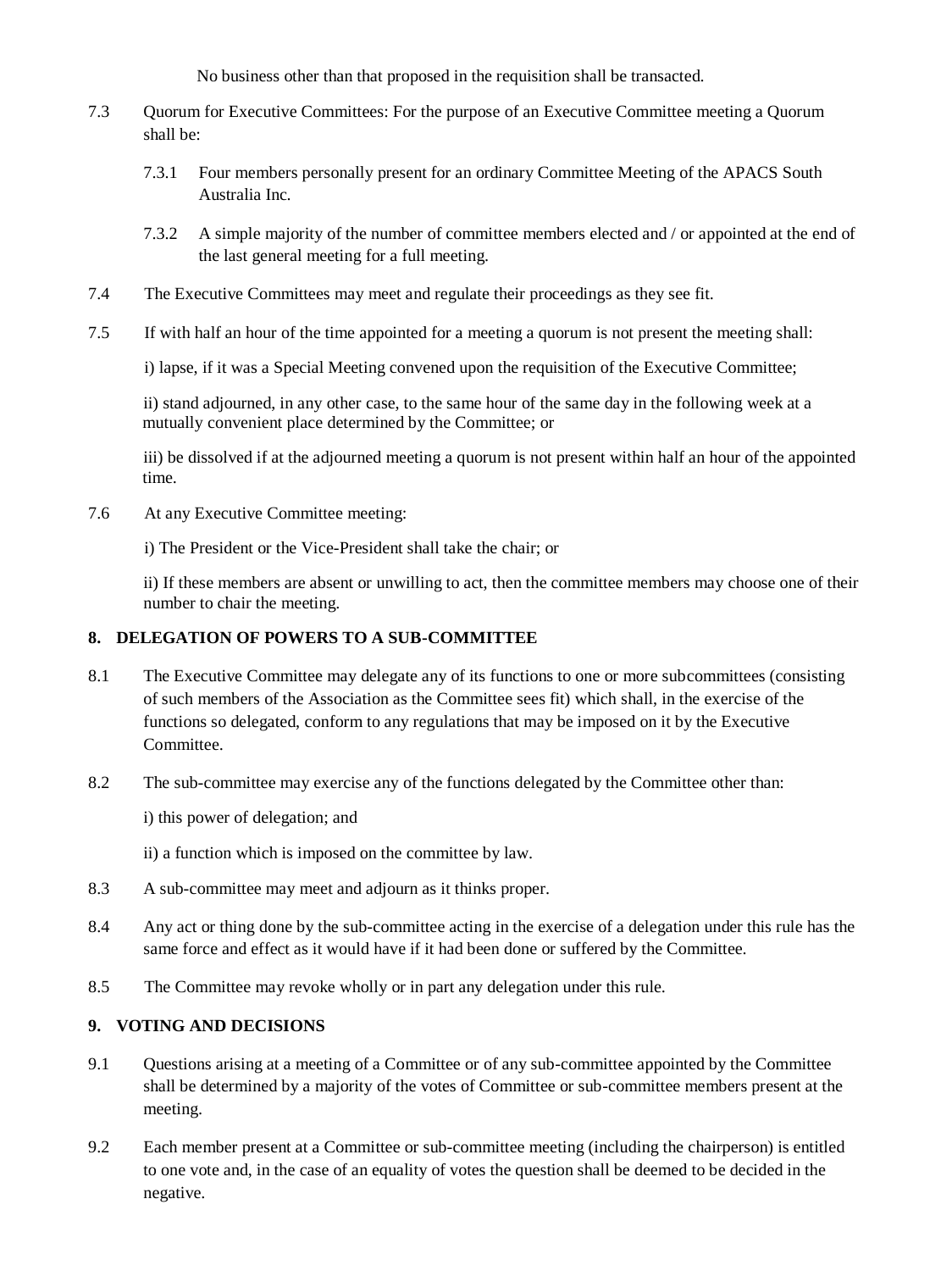- 9.3 Subject to rule 6.7.1 the Committees may act, notwithstanding any vacancy on the Committees.
- 9.4 Any act or thing done or suffered, or purporting to have been done or suffered, by a Committee or by a sub-committee appointed by a committee, is valid and effectual notwithstanding any defect that may afterwards be discovered in the appointment or qualification of any member of such Committees.

#### **10. GENERAL MEETINGS**

- 10.1 Annual General Meetings Holding of
	- 10.1.1 With the exception of the first Annual General Meeting of the Association, the Association shall convene an Annual General Meeting once in each calendar year and within the period of three months of the expiry of the financial year.
	- 10.1.2 The Association shall hold an Annual General Meeting:

i) within twelve months of its incorporation; and

ii) within three months after the end of its financial year.

- 10.2 Annual General Meetings Calling of and Business at
	- 10.2.1 The Annual General Meeting of any Committee of the Association shall be convened at such place and time as the Committee sees fit.
	- 10.2.2 In addition to any other business which may be transacted at an Annual General Meeting the business shall be:

i) to confirm the minutes of the last Annual General Meeting and of any Special General Meeting held since that meeting;

ii) to receive reports from the Committee concerning the Association's activities of the preceding financial year;

- iii) to receive the auditor's report upon the books and accounts for the preceding financial year;
- iv) to elect office-bearers of the Association and ordinary members of the Committee; and

v) to appoint an auditor.

- 10.3 Special General Meetings:-Calling of
	- 10.3.1 A Committee may direct the Secretary, whenever they think fit, to convene a Special General Meeting of the Association.
	- 10.3.2 A Committee shall, on the written requisition of not less than 5% of the total number of members, direct the Secretary to convene a Special General Meeting of the Association.
	- 10.3.3 For a Special General Meeting the members requisition:

i) shall state the purpose or purposes of the meeting;

ii) shall be signed by the members making the requisition;

iii) shall be lodged with the Secretary; and

iv) may consist of several documents in a similar form, each signed by one or more members making the requisition.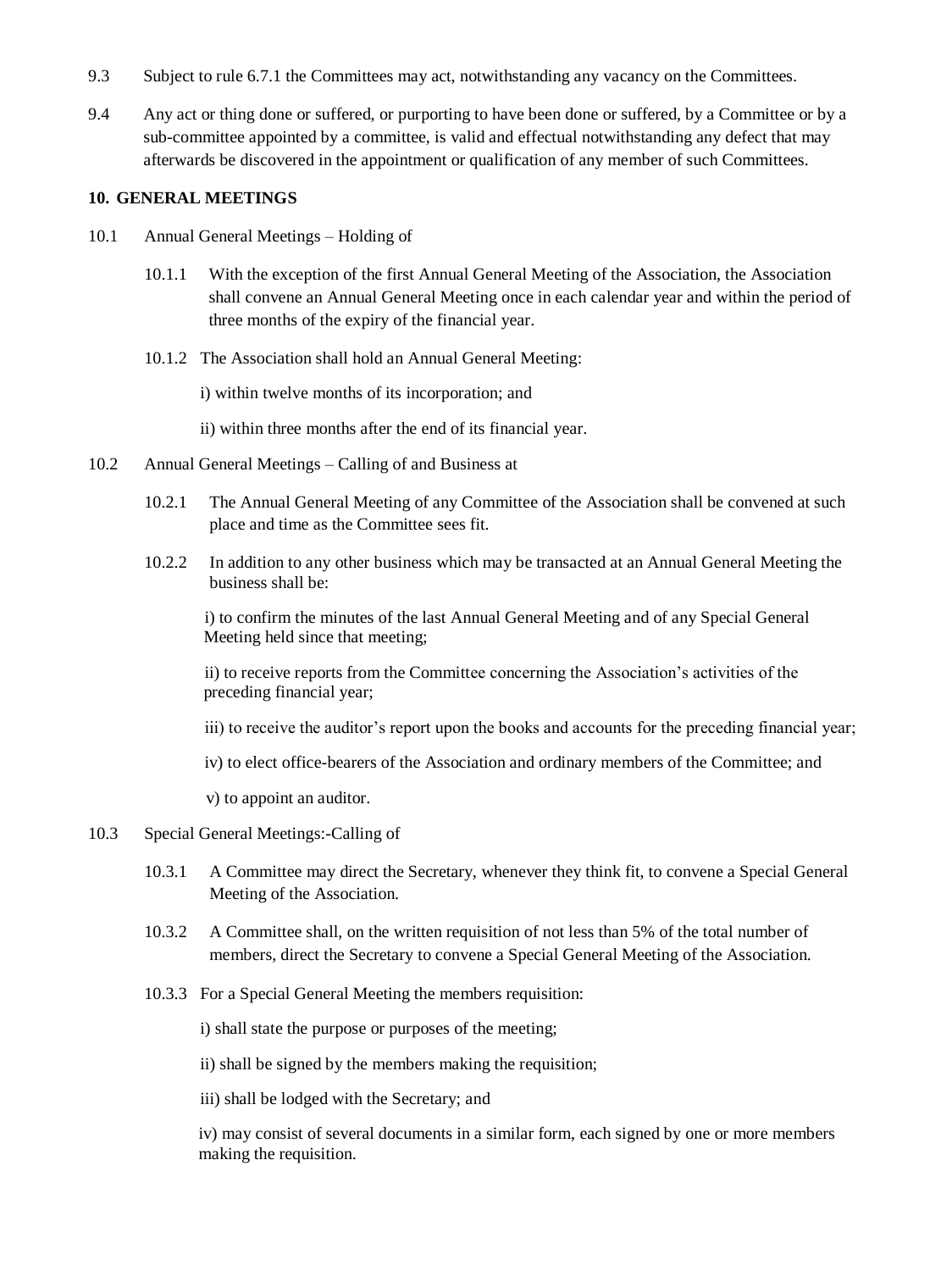- 10.3.4. If the Committee fails to convene a Special General Meeting to be held within one month after the date on which the Secretary receives the members requisition, any one or more of the members who made the requisition may convene a Special General Meeting to be held not more than three months after that date.
- 10.3.5 Such Special General Meetings (Rule 10.3.4.) shall be convened as nearly as is practicable in the same manner as general meetings are convened by the Committee and any member who thereby incurs expense is entitled to be reimbursed by the Association for the expense so incurred.
- 10.4. Quorums at General Meetings:
	- 10.4.1. Quorums at General Meeting shall be double the number of office-bearers on the Executive Committee plus one – for general meetings.
	- 10.4.2 No business shall be transacted at any general meeting unless a quorum of members is present during the time the meeting is considering that business. For the purposes of this rule "member" includes a person attending as a proxy.
	- 10.4.3 If, within half an hour of the appointed time for the commencement of a general meeting, a quorum is not present, the meeting:

i) if convened upon the requisition of members shall be dissolved; and

ii) in any other case shall stand adjourned to the same day in the following week at the time and place specified by the Committee; and

iii) if at the adjourned meeting a quorum is not present within half an hour after the appointed time for commencement of the meeting, the members present shall constitute a quorum.

#### **11. NOTICE OF GENERAL MEETINGS**

- 11.1 Except where the business proposed to be dealt with requires a special resolution of the Association, the Secretary shall, at least fourteen days before the date fixed for the general Meeting notify each member in writing of the place, date and time of the meeting and the nature of the proposed business.
- 11.2 Where special resolution of the Association is required, the Secretary shall, at least twenty one days before the date fixed for the General Meeting, notify each member in writing specifying in addition to the matter required in rule 11.1, the intention to propose the resolution as a special resolution.
- 11.3 No business other than that specified in the notice convening a general meeting shall be transacted except in the case of an Annual General Meeting, business which may be transacted pursuant to rule 10.2.2.
- 11.4 A member wishing to bring any business before a general meeting may give written notice of that business to the Secretary who shall include it in the next notice of a general meeting.

#### **12. PROCEDURES FOR GENERAL MEETINGS**

- 12.1 Presiding Member:
	- 12.1.1 The President, or in their absence, the Vice-President of the Association.
	- 12.1.2 If such office-bearers are absent from a general meeting, or are unwilling to act, the members present shall elect one of their number to preside as chairperson of the meeting.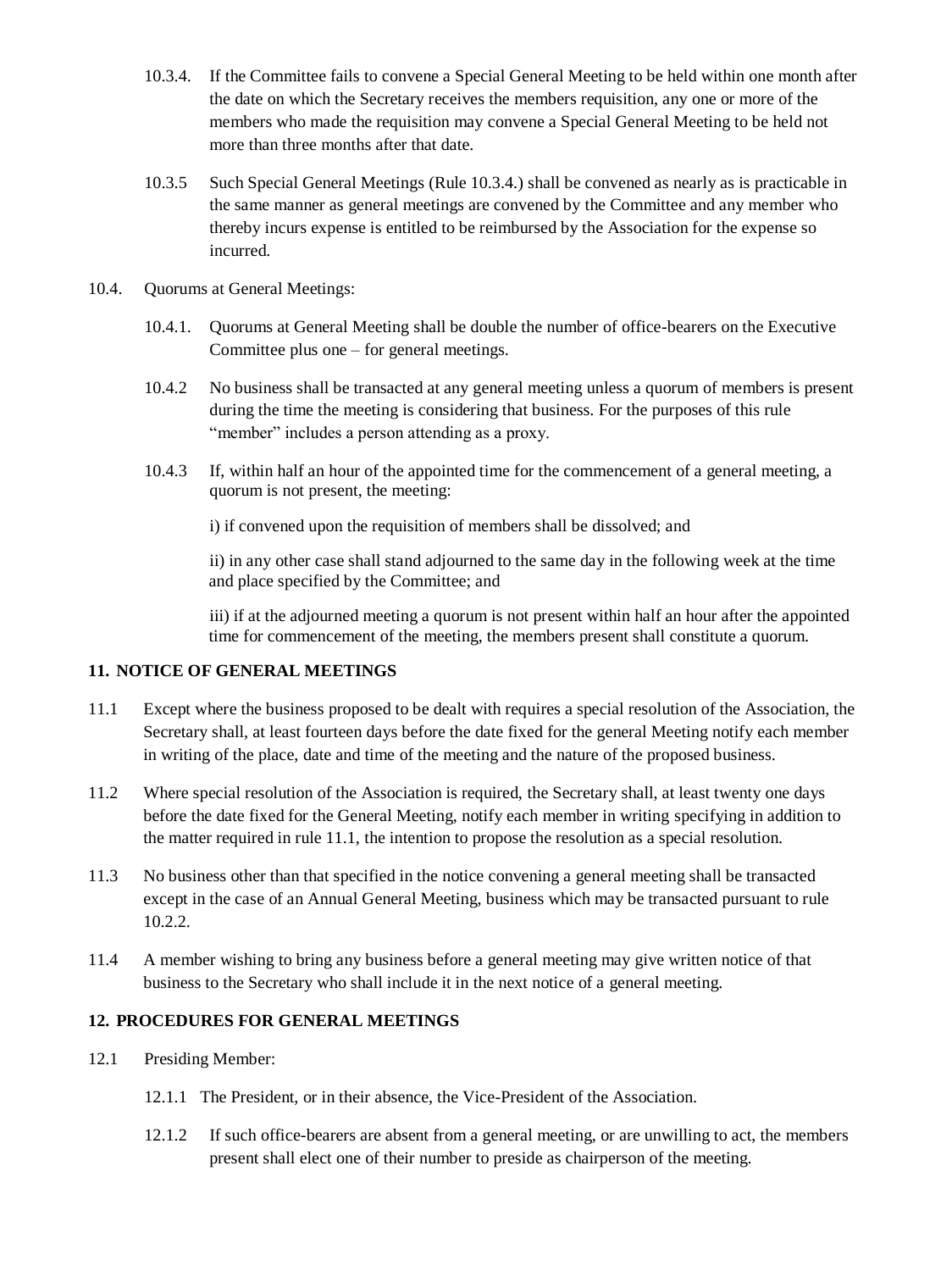- 12.1.3 The chairperson shall maintain order and conduct the meeting in a proper and orderly manner.
- 12.2 Adjournment:
	- 12.2.1 The chairperson of a General Meeting at which a quorum is present may, with the consent of the majority of members present at the meeting, adjourn the meeting from time to time and place to place but no other business shall be transacted at an adjourned meeting other than the business left unfinished at the meeting at which the adjournment took place.
	- 12.2.2 Where a general meeting is adjourned for twenty-one days or more, the Secretary shall give written notice of the adjourned meeting to each member of the Association stating the date, time and place of the meeting and the nature of the business to be transacted at the meeting.
	- 12.2.3 Notice of an adjournment of a general meeting or of the business to be transacted at an adjournment meeting is not required to be given except as provided in rules 12.2.1. and 12.2.2.
- 12.3 Making of Decisions / Voting:
	- 12.3.1 Every question, matter or resolution shall be decided by a majority of votes of the members present or voting by proxy.
	- 12.3.2 Every Ordinary or Life member present shall be entitled to one vote provided that all money due and payable by the member or proxy to the Association has been paid, other than the amount of the annual membership fee payable in respect of the then current year.
	- 12.3.3 In the case of an equality of votes on a question at a General Meeting, the chairperson is entitled to a second, or casting, vote.
	- 12.3.4 Voting shall be by show of hands or a division of members, unless not less than one fifth of the members present demand a ballot, in which case there shall be a secret ballot. The chairperson shall then appoint two members to conduct the ballot in the manner the chairperson has decided. The chairperson shall declare the result of the ballot which will be deemed to be the resolution of the meeting.
- 12.4 Voting by Proxy
	- 12.4.1 Each member shall be entitled to appoint another member as proxy by notice given to the Secretary not later than twenty four hours before the time of the meeting for which the proxy is appointed.
	- 12.4.2 The notice appointing the proxy shall be in writing designating the member appointed as proxy and signed by the member requiring this service.
	- 12.4.3 No member may hold more than two proxies and unless otherwise instructed by the written notice to the Secretary the proxy may vote as they think fit.
- 12.5 Special Resolution: A resolution of the Association is a special resolution if:
	- 12.5.1 It is passed by a majority which comprises not less than three quarters of such members of the Association as, being entitled under these rules to do so, vote in person or by proxy at a general meeting of which not less than 21 days written notice specifying the intention to propose the resolution as a special resolution was given in accordance with these rules; or
	- 12.5.2 Where it is made to appear to the Committee that it is not possible or practicable for the resolution to be passed in the manner specified in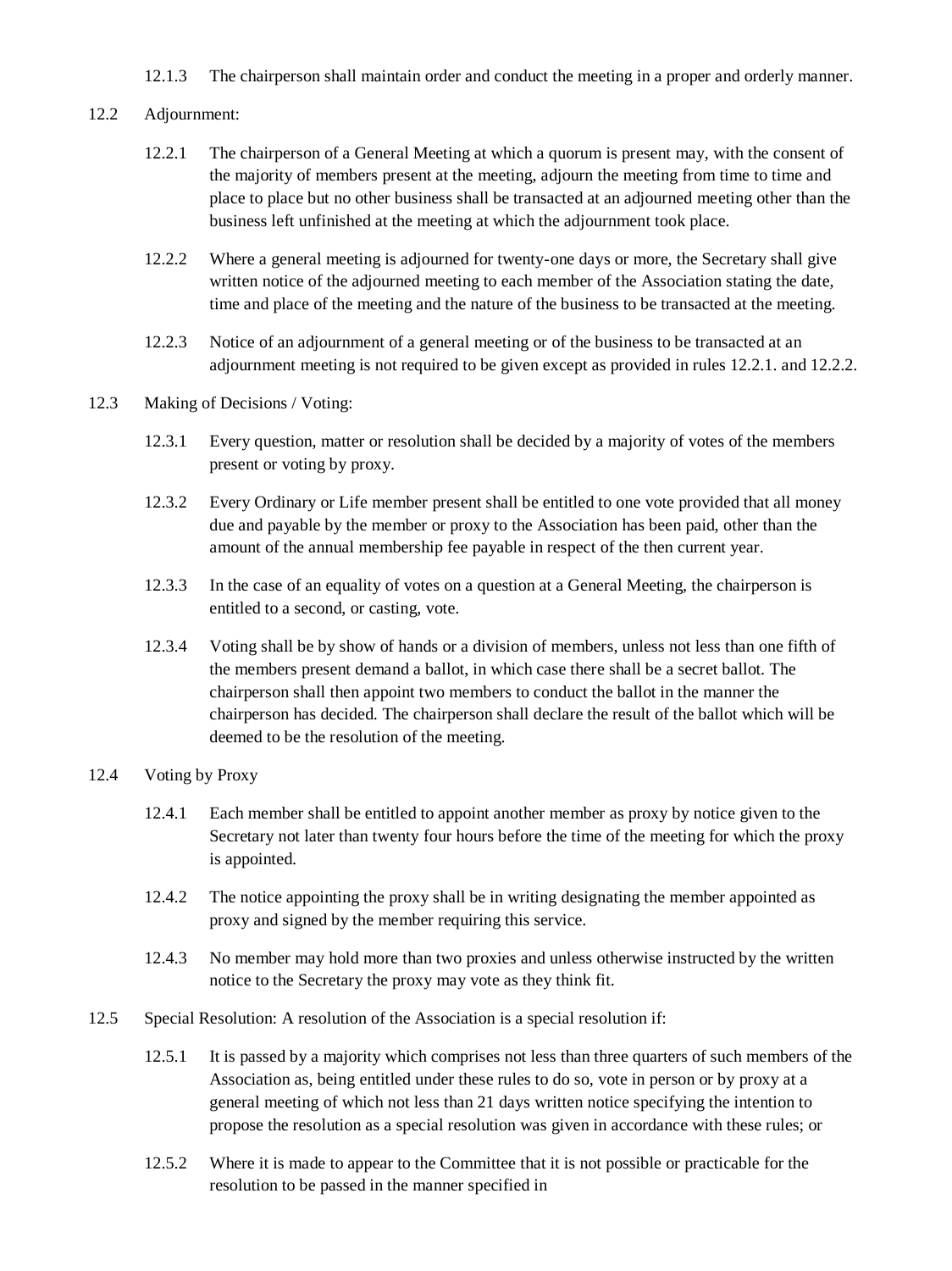12.5.1. the resolution is passed in a manner specified by the Committee.

#### **13. FUNDS**

- 13.1 Source of Funds
	- 13.1.1 The funds of the Association shall be derived from annual membership fees, donations, registration fees and other sources as the Committee determines and shall be subject to any resolution passed by the Association in general meeting.
	- 13.1.2 All money received by the Association shall be deposited as soon as practicable and without deduction to the credit of the Association's account.
	- 13.1.3 The Association shall, as soon as practicable after receiving any money, issue an appropriate receipt.
- 13.2 Management of Funds:
	- 13.2.1 The assets and income of the organisation shall be applied solely in furtherance of its objects and no portion shall be distributed directly or indirectly to its members except as bona fide compensation for services

rendered or expenses incurred on behalf of the organisation.

- 13.2.2 All cheques, drafts, bills of exchange, promissory notes and other negotiable instruments shall be signed by any two members of a Committee or employees of the association, being members or employees authorised to do so by a Committee.
- 13.3 Financial Year: The financial year shall end on 31 December.

#### **14. RULES OF THE ASSOCIATION**

- 14.1 Adopting of rules:
	- 14.1.1 The rules (constitution) of the Association shall be formally adopted by the Association.
- 14.2 Copies of Rules:
	- 14.2.1 The Secretary of the Association shall keep the rules, a copy of which shall be available to members for perusal at all meetings of the Association.
	- 14.2.2 Copies of the rules shall be supplied free to all members on request.
- 14.3 Alteration of Rules:
	- 14.3.1 The statement of objects and these rules may be altered, rescinded or added to only by a special resolution of the Association.
	- 14.3.2 Notice of motion to alter, rescind or add to this statement of objects or these rules shall be given in writing to the Secretary not less than forty-two days before the general meeting to which such motion is to be submitted.

#### **15. CUSTODY OF BOOKS**

15.1 Except as otherwise provided by these rules, the Public Officer shall keep in their custody or control all records, books and other documents relating to the Association.